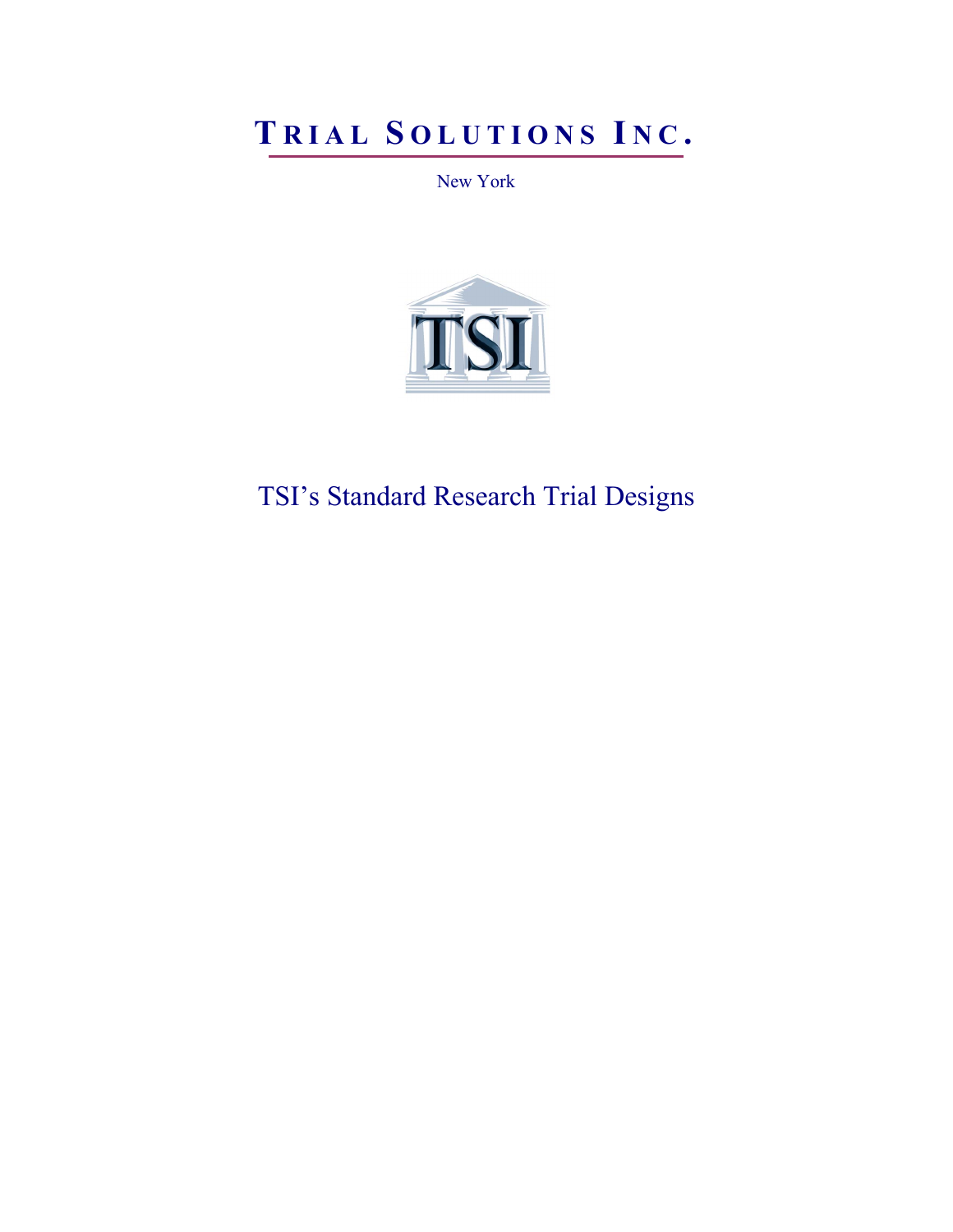# **I. JURY VIEW**

*DESCRIPTION* – Ten to twenty research jurors from the jurisdiction view 20 to 50 minute live or videotaped summaries on behalf of plaintiff and defendant. The summaries provide the facts of the case and present each side's verdict and damage arguments. Jurors deliberate in one or two juries.

The Consultants:

- $\triangleright$  Help prepare the presentation
- $\triangleright$  Recruit a jury-qualified panel matching jurisdiction demographics
- $\geq$  Secure the research facility and necessary equipment
- $\geq$  Serve as moderators during the research
- <sup>¾</sup> Prepare a verdict form for the deliberation groups
- $\geq$  Conduct a focus discussion at the end of each group's deliberation
- <sup>¾</sup> Videotape the discussions for later review by counsel
- $\triangleright$  Provide immediate analysis of the deliberations and case recommendations

#### *ADVANTAGES*

- 1. Gives a first-hand look at how jurors react to the central case facts and arguments
- 2. Identifies the main case themes and story lines jurors impose on the case facts
- 3. Distills the essential facts and arguments each side will offer at trial
- 4. Immediate feedback
- 5. Low-cost

# **II. DELIBERATION ANALYSIS**

*DESCRIPTION* – Same procedure as Jury View, but the Consultants also:

- $\triangleright$  Review the deliberation videotapes
- $\triangleright$  Content analyze the deliberations to determine the force and direction of discussion on the critical case issue
- <sup>¾</sup> Write an executive summary giving analysis and recommendations

*ADVANTAGES* – All advantages of Jury View Advantages and:

- <sup>¾</sup> Moderate protection against observer bias
- <sup>¾</sup> More detailed and organized analysis and recommendations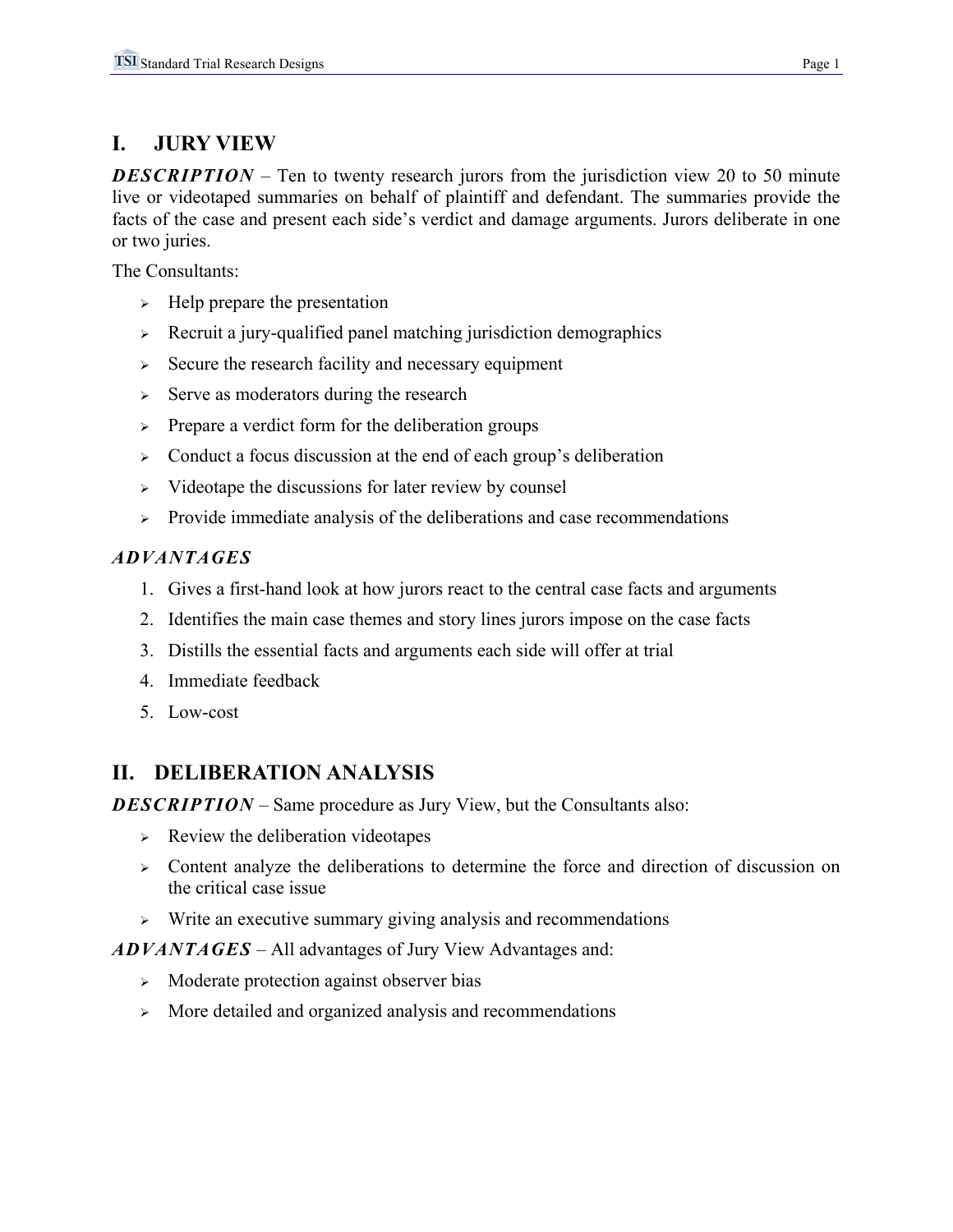# **III. VERDICT ANALYSIS**

*DESCRIPTION* – Same procedure used in the Deliberation Analysis, but now with at least twenty jurors who also complete a research questionnaire after each component of the research trial and after the deliberations. Jurors deliberate in two panels. The questionnaire measures:

- $\triangleright$  Pre-existing case related attitudes
- $\triangleright$  Reactions to plaintiff's and defendant's presentations
- $\triangleright$  Individual verdict and award decisions
- $\triangleright$  Relative importance of various case issues
- <sup>¾</sup> Conclusions about important case issues
- $\triangleright$  Responses to special verdict questions

In addition to the activities performed in a Deliberation Analysis, the Consultants:

- <sup>¾</sup> Prepare, score and statistically analyze a closed-ended questionnaire
- $\triangleright$  Content analyze open-ended questions from the research questionnaire
- <sup>¾</sup> Formally present results and recommendations to the trial team
- $\geq$  Complete a written report summarizing the results and recommendations

#### *ADVANTAGES*

Gives a first-hand look at how jurors react to the central case facts and arguments

- $\triangleright$  Identifies the main case themes and story lines jurors impose on the case facts
- <sup>¾</sup> Distills the essential facts and arguments each side will offer at trial
- $\triangleright$  Immediate feedback
- $\rightarrow$  High protection against observer bias
- <sup>¾</sup> Oral and written presentation of analysis and recommendations
- $\geq$  Confident description of the jury's "collective mind," including:
	- $\triangleright$  Estimation of verdict and award
	- $\geq$  Identification of the case issues of greatest importance to the jurors
	- $\geq$  Identification of the story structure the jurors will impose on the case facts
	- $\triangleright$  Identification of the reasoning process the jurors will employ when deciding verdict and award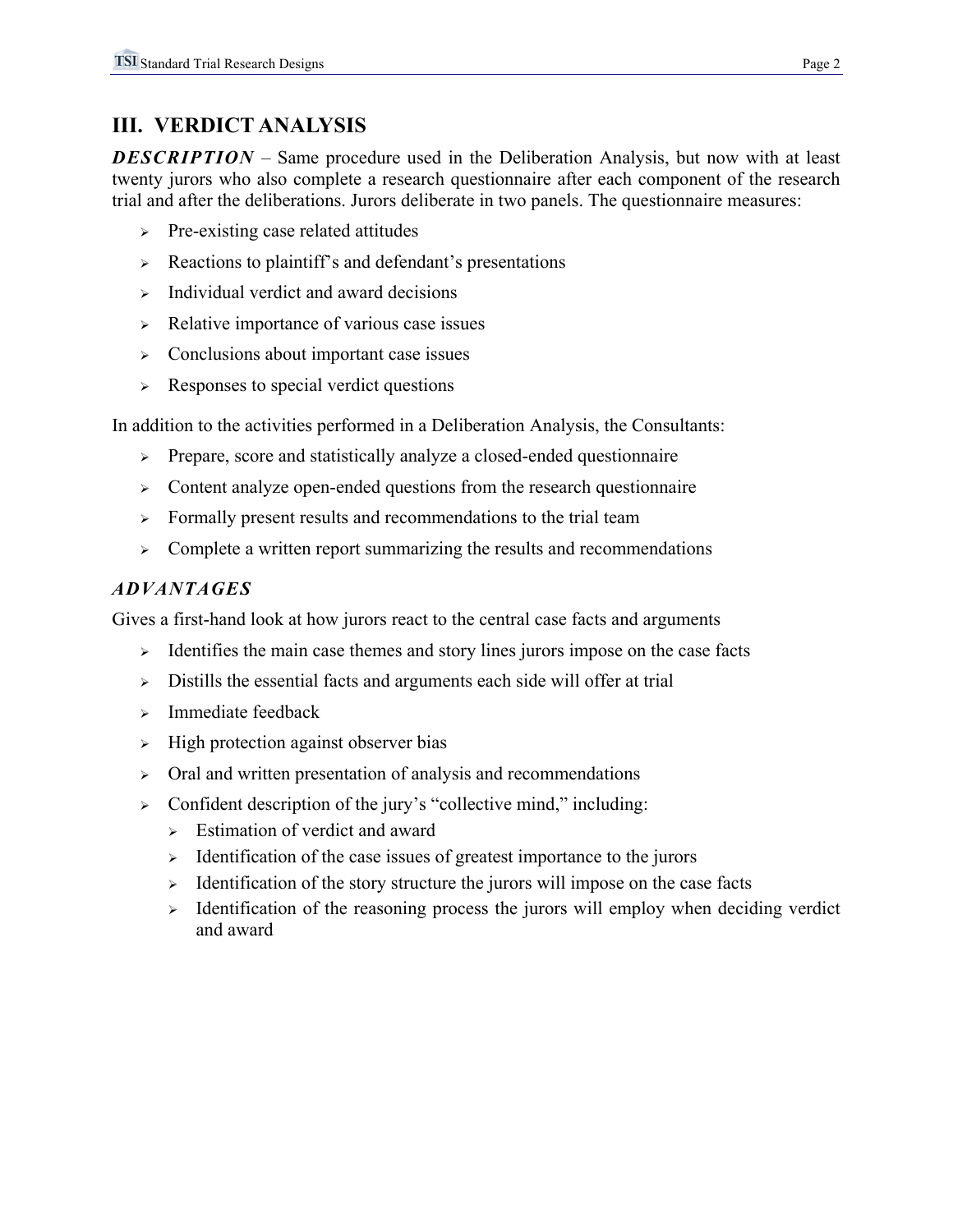# **IV. WITNESS PREPARATION AND EVALUATION**

*DESCRIPTION* – Same procedure as Verdict Analysis and one, two or three witnesses testify live or on videotape. If the witness testifies live, we maximize the opportunity for the witness to learn how to speak directly to the jurors through the seat arrangement and by allowing jurors to ask questions. The questionnaire includes items that assess aspects of behavior that make an effective witness.

In addition to the activities performed in a Deliberation Analysis, the Consultants:

- $\triangleright$  Provide witness training as needed to prepare the witness for the research
- $\geq$  Summarize the jurors' evaluation of the witness
- $\geq$  Design a training program tailored to the individual needs of the witness

*ADVANTAGES* – All advantages of Verdict Analysis and

- $\geq$  Assessment of witness strengths and weaknesses
- $\triangleright$  Production of individualized plan for witness training

# **V. TRIAL STRATEGY RESEARCH - EXPERIMENTAL**

*DESCRIPTION* – This is the classic experimental design in which a Control Condition is compared with an Experimental Condition, defined as one identical with the Control Condition in all respects save one, the variable of interest. Both conditions should include at least 15 jurors. Applied to trial research, this design consists of two repetitions of a trial presentation containing case statements and/or evidence presentation, the second repetition different from the first only with respect to a key question of trial strategy. For example, an attorney may wish to determine: the effect of calling versus not calling a particular witness; or introducing some specific evidence; or the effect of different possible outcomes of a pending evidentiary ruling; or of making Argument A versus Argument B.

*ADVANTAGES* – All advantages of Verdict Analysis and:

 $\geq$  True experimental evaluation of the efficacy of two different approaches to the case or the effect of different evidentiary rulings or instructions

# **VI. TRIAL STRATEGY RESEARCH - INCREMENTAL**

*DESCRIPTION* – We recommend this design when there is a strong expectation that the case will go to trial. On three consecutive days, an attorney from our side and an attorney playing opposing counsel conduct voir dire and make case statements, and possibly present evidence and or a live witness to a panel of nine to 12 jurors. Jurors provide verbal feedback to each element of the trial. Pre-trial and post-trial questionnaires are administered. Evening conferences revise and progressively improve the presentation.

*ADVANTAGES* – All advantages of Verdict Analysis and

- $\triangleright$  Clearest identification of trial themes
- $\triangleright$  Greatest improvement in the presentation of themes and greatest improvement in the methods for countering the opponent's case.